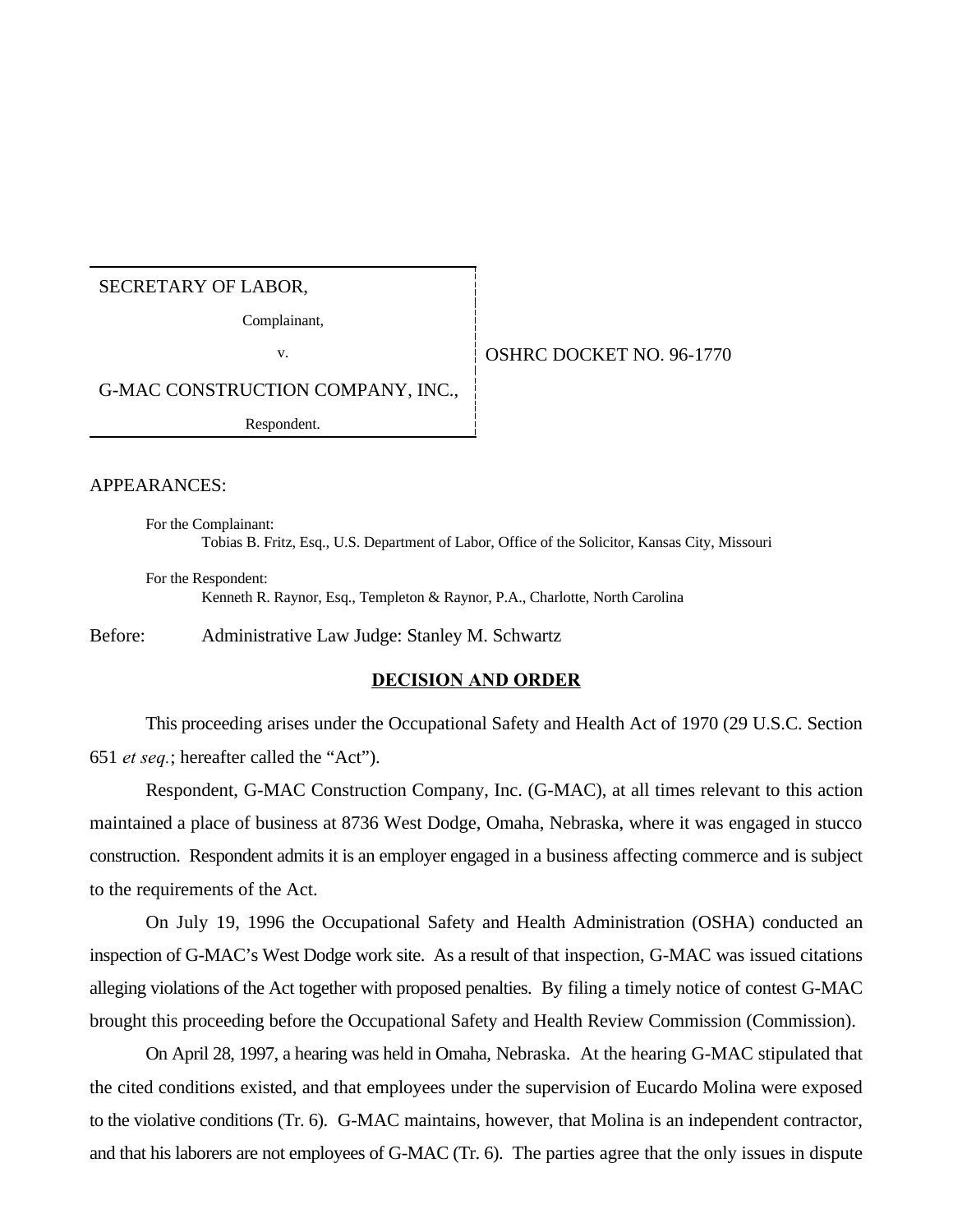are the employer/employee relationship between G-MAC and Eucardo Molina, and the effect of that determination on the "willful" characterization of the cited violation (Tr. 6). The parties have submitted briefs on those issues and this matter is ready for disposition.

#### **Facts**

On November 6, 1995, G-MAC entered into a subcontract with Graham Construction Company, Inc., under which G-MAC was to provide exterior insulation finish systems (E.I.F.S.) work at the Omaha, NE Comfort Inn on West Dodge (Tr. 36; Exh. C-10). G-MAC agreed to furnish all labor, supervision, material, and equipment necessary to complete the work contracted for (Exh. C-10). G-MAC agreed to bear the cost of any losses suffered by the Graham Construction resulting from G-MAC's default (Exh. C-10). G-MAC agreed to comply with all OSHA requirements, and to be responsible for all citations incurred by its agents and employees (Exh. C-10). Finally, G-MAC agreed to enforce Graham's safety rules, and acknowledged that its employees could be terminated for violation of those rules (Exh. C-11). G-MAC's profit on the Omaha job was approximately \$29,000.00 (Tr. 128-29).

G-MAC obtained a Contractor Registration Certificate for the State of Nebraska for the purpose of providing E.I.F.S. in Omaha County (Tr. 30, Exh. C-7).

 On April 10, 1996, G-MAC entered into a subcontractor agreement with Eucardo Molina, under which Molina agreed to provide materials and labor to perform the West Dodge Comfort Inn project (Tr. 84, 109; Exh. R-3). Glen McCullough, president of G-MAC, testified that G-MAC uses subcontractors rather than traditional employees so that he doesn't have to maintain a supervisory presence on the job site. McCullough stated that this is a cost saving measure common in the industry (Tr. 89-90, 115). Molina testified that he had no specialized skill or experience that Glen McCullough had not also acquired in his 12 years in the business (Exh. R-11, p. 23).

Molina has worked for G-MAC, as well as for other contractors since 1988 (Tr. 33, 87-89). G-MAC paid Molina a percentage of the contract price in weekly or biweekly increments based on the percentage of the work completed (Tr. 28; Exh. R-11, p. 30). Molina was never issued a W-2 form; his income from G-MAC was reported on a Form 1099-B (Tr. 91; Exh. R-2).

Molina's materials and scaffolding were purchased and paid for by G-MAC (Tr. 46). McCullough, however, testified that the cost of those materials, in addition to the cost of necessary safety equipment, was charged back to Molina, and deducted from the total contract price (Tr. 46, 95, 117). Molina testified that he incurred losses on equipment rental when the West Dodge job ran over due to rain delays. G-MAC covered the cost of the additional equipment rental, approximately \$13,000; however, Molina testified that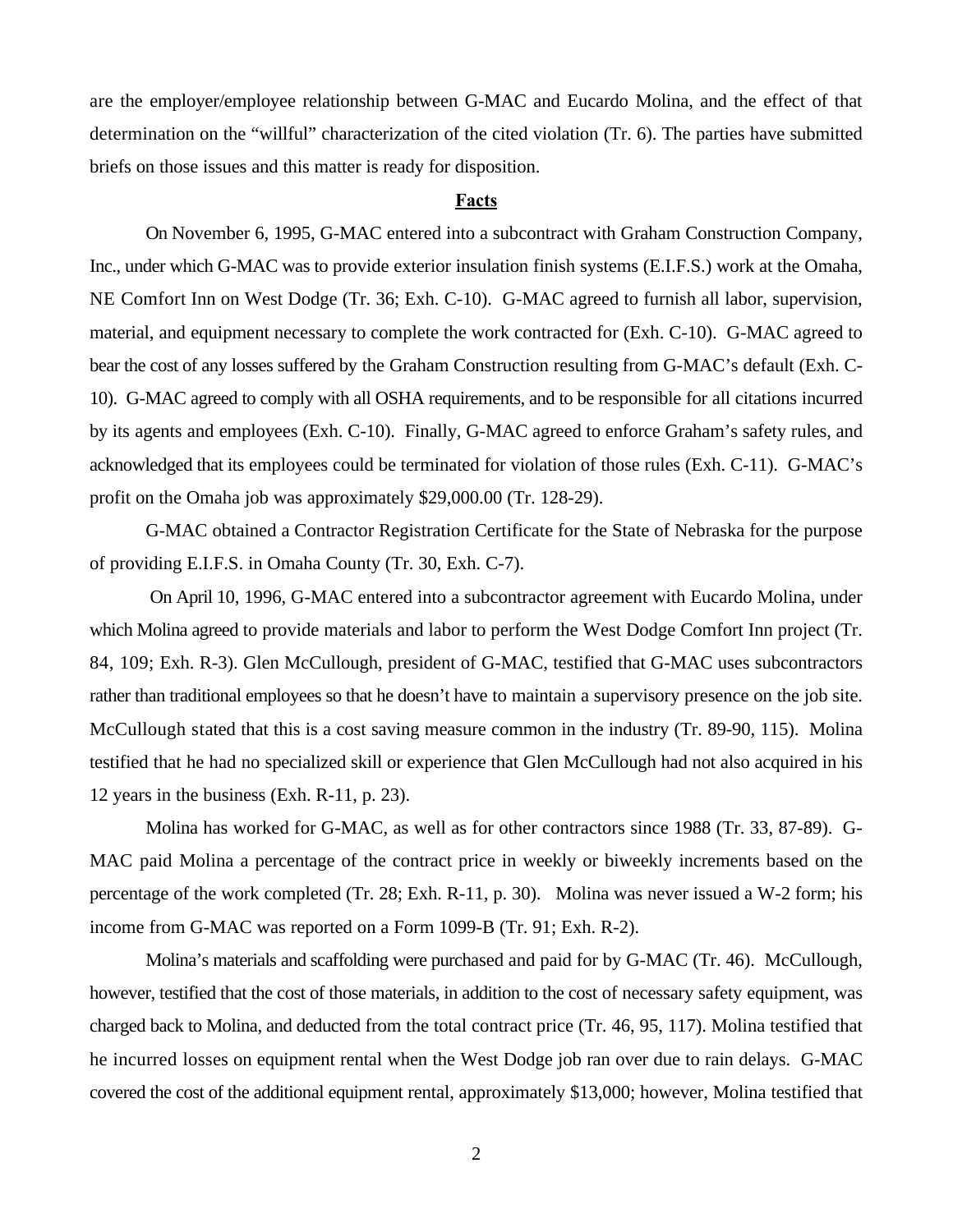those costs were to be deducted from some future contract price (Exh. R-11, p. 51). Molina provided his own tools (Tr. 117).

Molina hired and fired his own laborers, and determined the wages of his employees (Tr. 85-87; Exh. R-11, p. 15), which were paid from his contract proceeds (Exh. R-11, p. 31). None of the laborers worked on any other G-MAC projects (Exh. R-11, p. 33). G-MAC has other crews, which it uses when Molina is busy (Exh. R-11, p. 12, 26).

Molina testified that his contract prohibited G-MAC from assigning additional projects without a change order (Exh. R-11, p. 26).

McCullough testified that Molina had complete control over the laborer's duties (Tr. 85-87 McCullough relayed Graham's instructions on day to day operations to Molina, but Molina made the final decision on how work was to be performed (Tr. 92-93, 96). McCullough testified that Molina refused to follow the instructions he relayed from Graham (Tr. 93; Exh. R-10). Molina understood that G-MAC had the authority to terminate their contract only should he fail to finish the job to the general's satisfaction (Exh. R-11, p. 19).

 G-MAC carried workman's compensation insurance for the workers on the Omaha work site (Tr. 32). No other benefits were provided by either G-MAC or Molina (Exh. R-11, p. 39).

McCullough admitted that he knew that G-MAC was ultimately responsible for Molina's compliance with health and/or safety regulations under OSHA's multi-employer work site doctrine (Tr. 118-19). McCullough was aware of the fall protection requirements and testified that Molina was made aware of them; G-MAC provided Molina with safety work rules and policies (Tr. 28, 123). McCullough instructed Molina to comply with all applicable safety regulations, and rented necessary safety equipment for him (Tr. 93-94, 119).

### *Employer/Employee Relationship*

In *Secretary of Labor v. Vergona Crane Co., Inc.* 15 BNA OSHC 1782, CCH OSHD ¶29,775 (No. 88-1745, 1992), the Commission adopted the position that the term "employee" should be interpreted under common law principals. The Commission stated that:

In determining whether a hired party is an employee under the general common law of agency, we consider the hiring party's right to control the manner and means by which the product is accomplished. Among the other factors relevant to this inquiry are the skill required; the source of the instrumentalities and tools; the location of the work; the duration of the relationship between the parties; whether the hiring party has the right to assign additional projects to the hired party; the extent of the hired party's discretion over when and how long to work; the method of payment; the hired party's role in hiring and paying assistants; whether the work is part of the regular business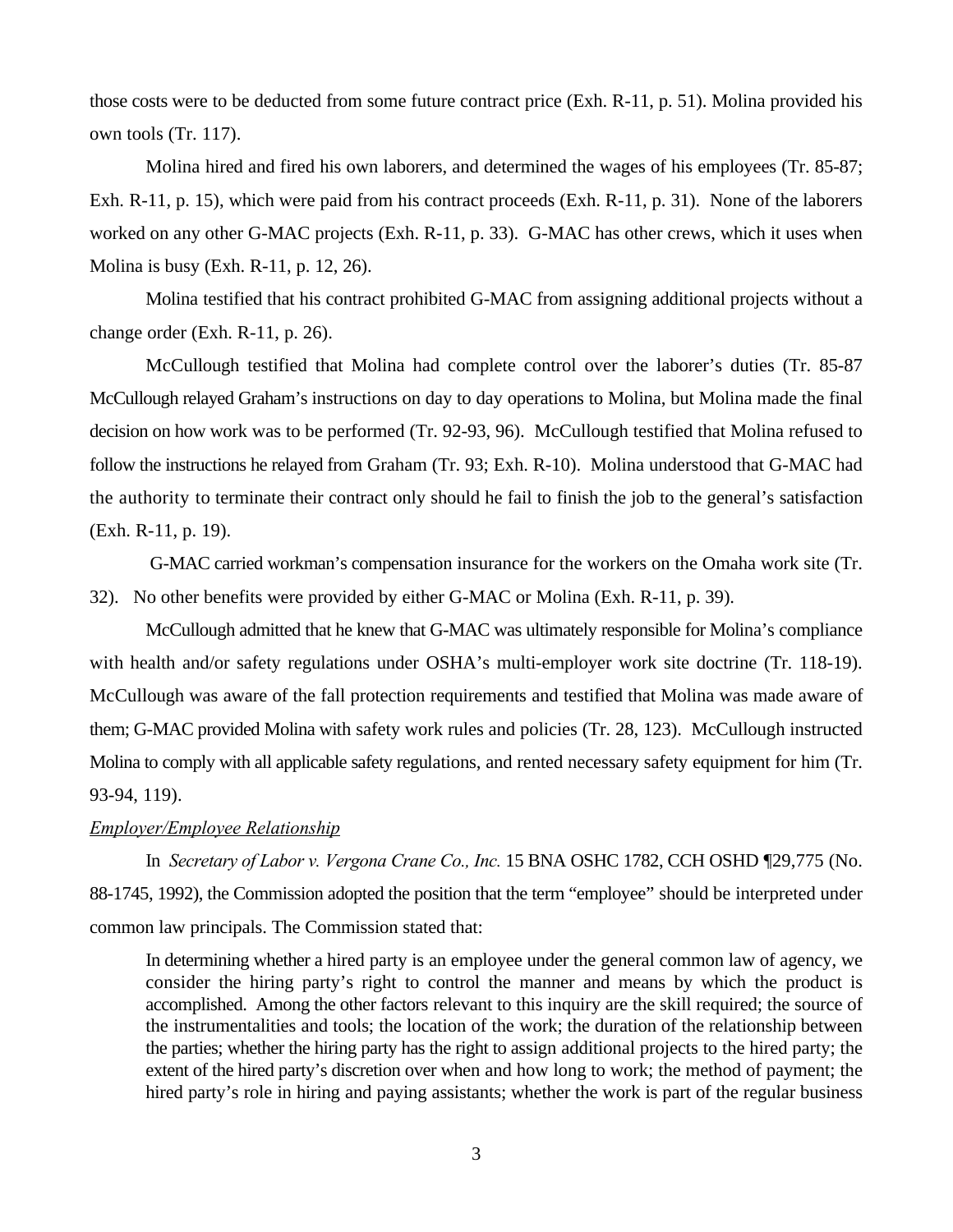of the hiring party; whether the hiring party is in business; the provision of employee benefits; and the tax treatment of the hired party.

citing the Supreme Court's opinion in *Nationwide Mutual Insurance Co. V. Darden*, 112 S.Ct. 1344, 1348, (1992)(citations omitted).

Few of these factors point to an employer/employee relationship between G-MAC and the stucco laborers on the West Dodge work site, *i.e.*:

- < G-MAC is in the stucco construction business, and Molina did not have any specialized skill or experience that Glen McCullough did not have;
- < G-MAC paid worker compensation premiums for Molina's employees.

Rather, the majority of the factors suggest that Molina was an independent contractor, and that neither he nor his crew were employees of G-MAC:

- < Though Molina had a longstanding relationship with G-MAC, he also worked for other contractors; when he had other contracts G-MAC used other crews;
- < Molina's contract prohibited G-MAC from assigning additional projects without a change order.
- < Molina and his crew provided their own tools;
- < The cost of materials were subtracted from Molina's contract price;
- < Molina was paid a percentage of the contract price in weekly or bi-weekly increments, based on the percentage of the work completed, his laborers were paid a salary from the contract proceeds;
- < G-MAC had no input into hiring or firing, wages, hours or any other of the crew's conditions of employment.

It is clear from the record that G-MAC had a minimal presence on the job site, and exercised little or no control over the way Molina accomplished his work. Nor has the Secretary established any specific contractual right for G-MAC to control the manner and/or means by which the job was accomplished. Molina's sub-contract states only that the work is to be performed "in a time of fashion," and to the full satisfaction of the Architect or Owner (Exh. R-3). Molina believed that G-MAC had the authority to terminate their contract only if he failed to finish the job to the general's satisfaction.

The record establishes that Molina was an independent contractor, under the common law principals enunciated by the Commission.

### *Multi-Employer Work Site*

G-MAC admits that, even in the absence of an employer/employee relationship, as a construction trade contractor, it is responsible for the safety violations of its subcontractor to the extent it could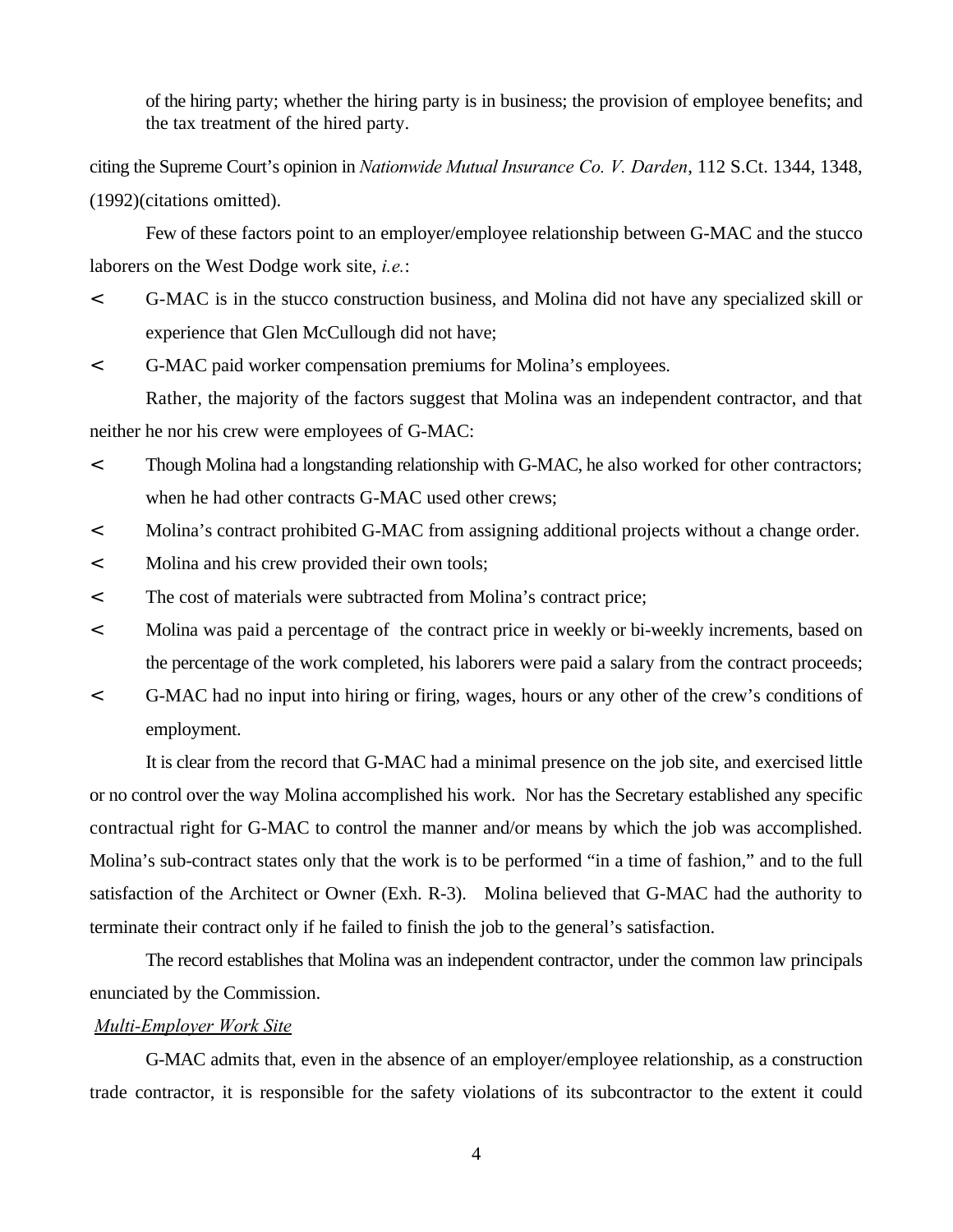reasonably have been expected to prevent or abate those violations by means of its supervisory role. *IBP Inc.,* No. 93-3059 (April 18, 1997)[Commission slip opinion]. *See also; Foit-Albert Associates, Architects & Engineers, P.C.*, No. 92-0654 (April 21, 1997)(Commission slip opinion).<sup>1</sup>

G-MAC argues, however, that Complainant did not make out a *prima facie* case in this instance, because it did not show that G-MAC had knowledge of the cited violation. In order to prove a violation of section 5(a)(2) of the Act, the Secretary must show, *inter alia*, that the cited employer either knew or could have known of the violative condition with the exercise of reasonable diligence. *See, e.g., Walker Towing Corp.*, 14 BNA OSHC 2072, 2074, 1991-93 CCH OSHD ¶29239, p. 39,157 (No. 87-1359, 1991).

**Facts.** On the day of the inspection, four of Molina's crew worked on an unguarded tubular welded scaffold approximately 40 feet high (Tr. 22; Exh. C-5). Molina told OSHA Compliance Officer D. Craig that the scaffold company had already taken the guardrails back, because he had not anticipated doing any more work from the scaffolding (Exh. C-5).

On June 18, 1996, a month prior to the OSHA inspection Tony White, Graham's superintendent, issued a written safety violation warning to Molina regarding the absence of guardrails and ladders on both June 10 and June 17 (Tr. 41; Exh. C-15). White noted that he had gotten no response to his verbal warnings on those dates (Exh. C-15). On June 20, 1996, White notes in his Job Site Safety Checklist that G-MAC scaffolds need rails and ladders, stating that Molina "obviously doesn't care" (Tr. 41-42; Exh. C-15).

McCullough stated that he was in daily contact with Tony White, and visited the job site on four or five occasions to investigate the quality of the work (Tr. 86, 120-21). McCullough admitted he was aware that White had told Molina repeatedly about safety violations (Tr. 34-35, 121; C-9). McCullough stated, however, that he believed Molina was in substantial compliance with the regulations following Graham's June warning and up until the July inspection (Tr. 126-27). Following the OSHA inspection G-MAC ordered the required guardrails, which were on site the following day (Tr. 34, 121).

McCullough told OSHA that G-MAC had trouble with supervisors on other job sites, and that G-MAC was cited five times one summer (Tr. 35; Exh. C-9).

 $I$  In *Foit-Albert*, the Commission stated that the construction standards may be applicable to entities which do not perform physical trade labor even where such entity is not empowered to direct the means and method of construction. Non-trade employers are subject to the standards where, as here, their duties (*e.g.*, recommending and implementing change orders, certifying trade contractors' work for payment) reflect a general managerial responsibility, and where, as here, the employer takes specific actions to effectuate safe work practices at the site.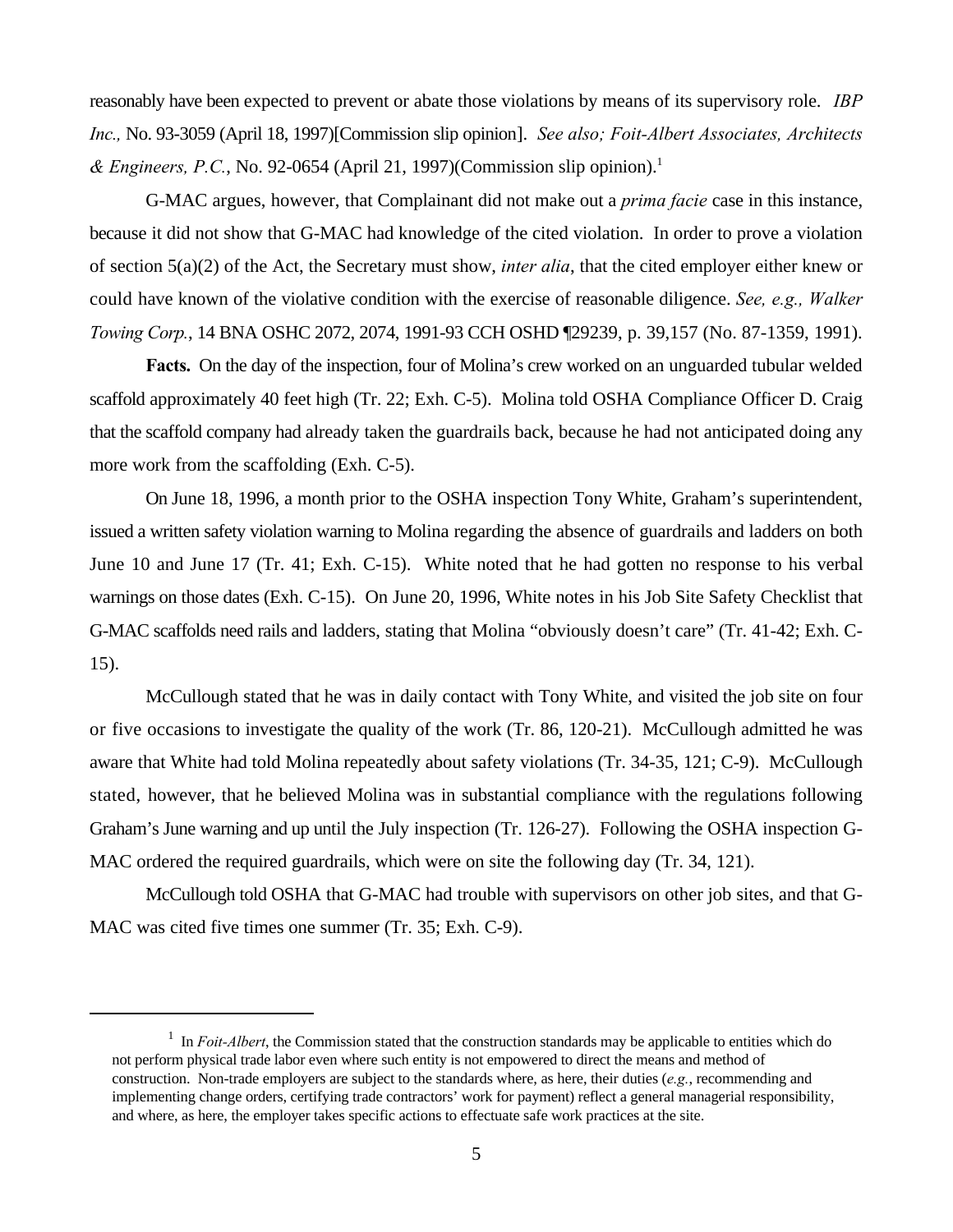**Discussion.** As noted above, the Secretary may establish an employer's knowledge by showing that it could have known of the violative condition with the exercise of reasonable diligence. Reasonable diligence includes adequate supervision and the formulation and implementation of training programs and work rules designed to ensure that employees perform their work safely. *See; Mosser Construction Co.,* 15 BNA OSHC 1408, 1991-93 CCH OSHD ¶29,546 (No. 89-1027, 1991).

G-MAC contracted to perform Graham's stucco work, specifically guaranteeing that such work would be performed in a manner consistent with Graham's safety rules and all applicable OSHA regulations. G-MAC then subcontracted the stucco work to Molina, without reference to safety. G-MAC provided a safety program, but provided no training or supervision to assure that safety program would be complied with. As a cost saving measure, G-MAC had determined not to provide supervision at any of its job sites. G-MAC continued this course, despite receiving a number of OSHA citations at other unsupervised sites, and in the face of its knowledge that Molina had violated guardrail regulations at the West Dodge work site.

G-MAC admits that it deliberately chose not to maintain a supervisory presence on the West Dodge work site, despite its contractual and statutory responsibility to assure that Graham's stucco work was performed safely, and its knowledge of safety problems. G-MAC cannot now use its abrogation of its obligations as a defense to violations it could have known of, had it exercised due diligence.

The Secretary has established G-MAC's constructive knowledge of the cited violations.

**Willful.** G-MAC knew it was ultimately responsible for the safety of its subcontractors' employees, but chose not to exercise any supervisory authority over those operations. Complainant maintains that G-MAC's decision not to maintain a supervisory presence at the West Dodge work site amounts to plain indifference to the safety of Molina's crew, and that the cited violations were properly classified as "willful." This judge does not agree.

G-MAC did not leave Molina's workers completely unsupervised, but relied upon the supervision of the general contractor, Graham Construction. Graham had supervisory personnel on site, and had the authority to stop the stucco work for safety violations. McCullough was in daily contact with Graham, and knew of Superintendent White's attempts to ensure Molina's compliance with the scaffolding regulations. McCullough believed that the violations observed by White in June had been abated, and that Molina was in compliance with the regulations following White's June warning and up until the July inspection.

In light of Graham's demonstrated inability to consistently control either Molina's work performance or safety practices, G-MAC's reliance on White's supervision failed to comply with the Act's requirement that it exercise due diligence. This judge, however, cannot find that G-MAC's reliance on Graham, though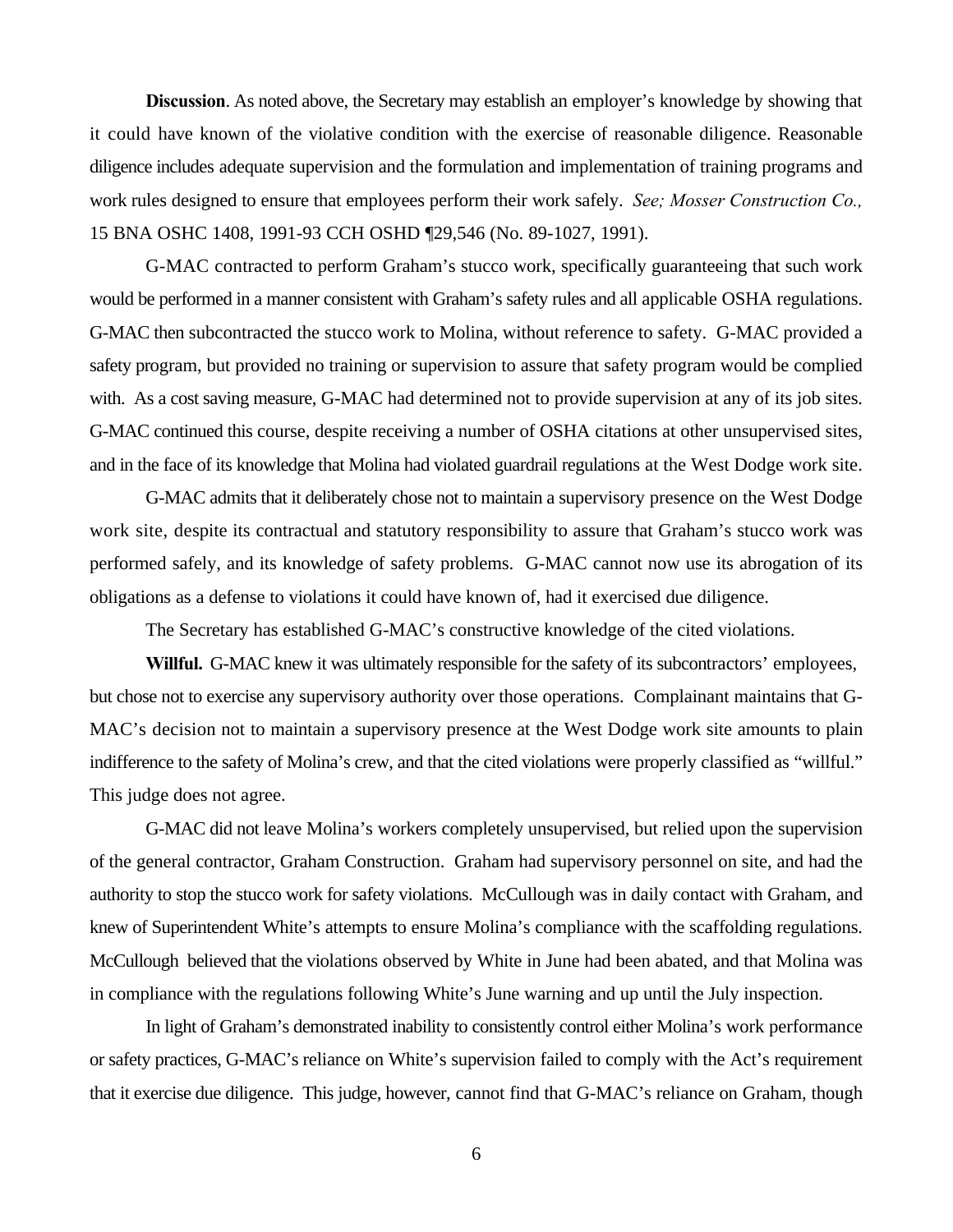negligent, constituted plain indifference to Molina's workers' safety. There is no evidence that McCullough had any specific reason to believe that Molina would return the scaffold guarding equipment that G-MAC had secured for him, and which had been in use since June, and resume working from the unguarded scaffold.

The violations will be affirmed as "serious" violations of the Act, as the Secretary has established that a fall from 40 feet to the ground would likely result in serious bodily harm or death (Tr. 55).

### **Penalties**

A penalty of \$1,200.00 was proposed for serious citation 1, item 1. That item alleges:

## 29 CFR 1926.100(a):

8736 West Dodge, Omaha, NE: Employees on scaffold where overhead work was being performed were not protected by hardhats.

G-MAC is a small company, with 30 employees (Tr. 47, 77). The gravity of the cited violation was deemed low (Tr. 49).

A penalty of \$56,000.00 each was proposed for willful citation 2, items 1 and 2, those citation alleges:

### 29 CFR 1926.451(a)(13):

8736 West Dodge, Omaha, NE: Access ladder or equivalent safe access was not provided. Employees accessed scaffold by climbing the frame and the cross braces.

### 29 CFR 1926.451(d)(10):

8376 West Dodge, Omaha, NE: Employees working on a tubular welded frame scaffold were exposed to fall hazards in excess of 40 feet due to the lack of guardrails on the scaffold. Scaffold was 8 sections high and employees were observed working on the top two sections.

The gravity of the cited violations was deemed high because a fall from the forty foot scaffolding would likely result in severe injury or death (Tr. 51-52). CO Craig testified that G-MAC had previously been cited for violation of the same standard (Tr. 48).

G-MAC introduced evidence enabling the undersigned to draw conclusions as to G-MAC's financial health, which was poor. G-MAC's income for the 1996 tax year was just over \$19,000.00; a loss carryover from preceding years exceeded its 1996 income; it had no active jobs at the time of the hearing (Tr. 106). The proposed penalties are excessive in that they amount to more than five times G-MAC's 1996 income. In *Colonial Craft Reproductions*, 1 BNA OSHC 1063 (No. 881, 1972), the Commission held that the